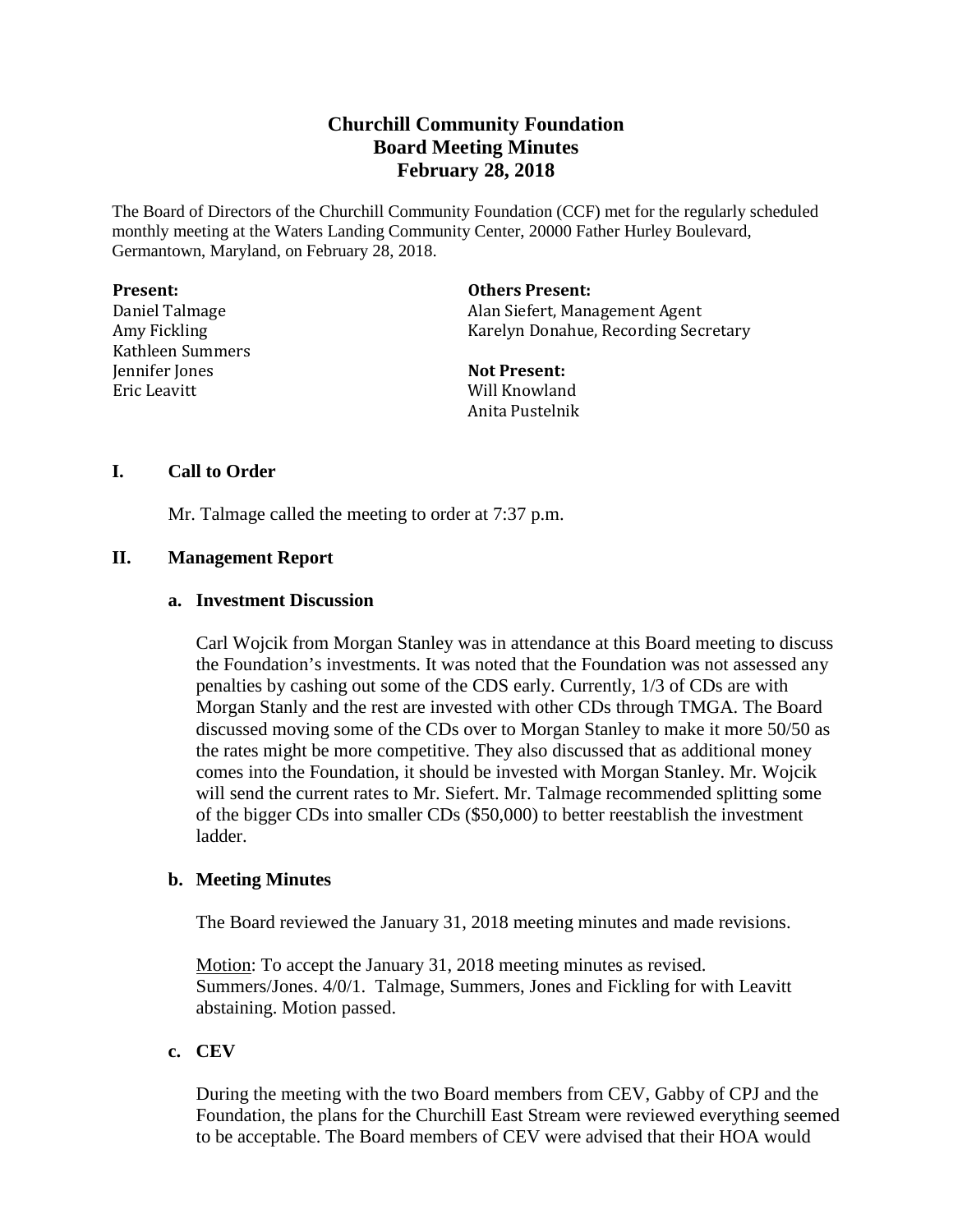need to pay for the new path at the end of the project. Mr. Talmage and Mr. Siefert gave them an estimate of the cost. The attendees form CEV stated that they would need to take it back to the rest of the Board for discussion. Also, CEV may need to pay for new bridge(s) or do away with one completely. As per their management agent's request, the day after the meeting, Mr. Siefert forwarded them the easement/maintenance agreement.

## **d. Pipe Under Father Hurley**

Mr. Siefert reported to the Board that he has no status update on this issue.

### **e. Birdhouses**

Mr. Siefert ordered two wood duck houses and two screech owl houses. The duck houses will be installed on metal poles in the water by the dredged area. The owl houses will be installed in wooded areas closer to the road; these houses will also need to be protected from squirrels.

#### **f. Financials**

The Board reviewed the financials for the months ending January 31, 2018.

### **g. Operating Checklist/Pending Projects**

The Board reviewed the operating checklist and pending projects with Mr. Siefert. It was noted that the First Annual Meeting notice will go out shortly. It was also noted that the Foundation's insurance agent will be in attendance at next month's meeting.

#### **III. Old Business**

#### **IV. New Business**

### **V. Next Meeting**

The next meeting of the Board of Directors for the Churchill Community Foundation will be Wednesday, March 28, 2018 at 7:30 p.m. at the Waters Landing Community Center.

#### **VI. Adjournment**

Motion: To adjourn the February 28, 2018 Board meeting at 8:45 pm. Leavitt/Jones. 5/0/0. Talmage, Summers, Jones, Fickling and Leavitt for. Motion passed.